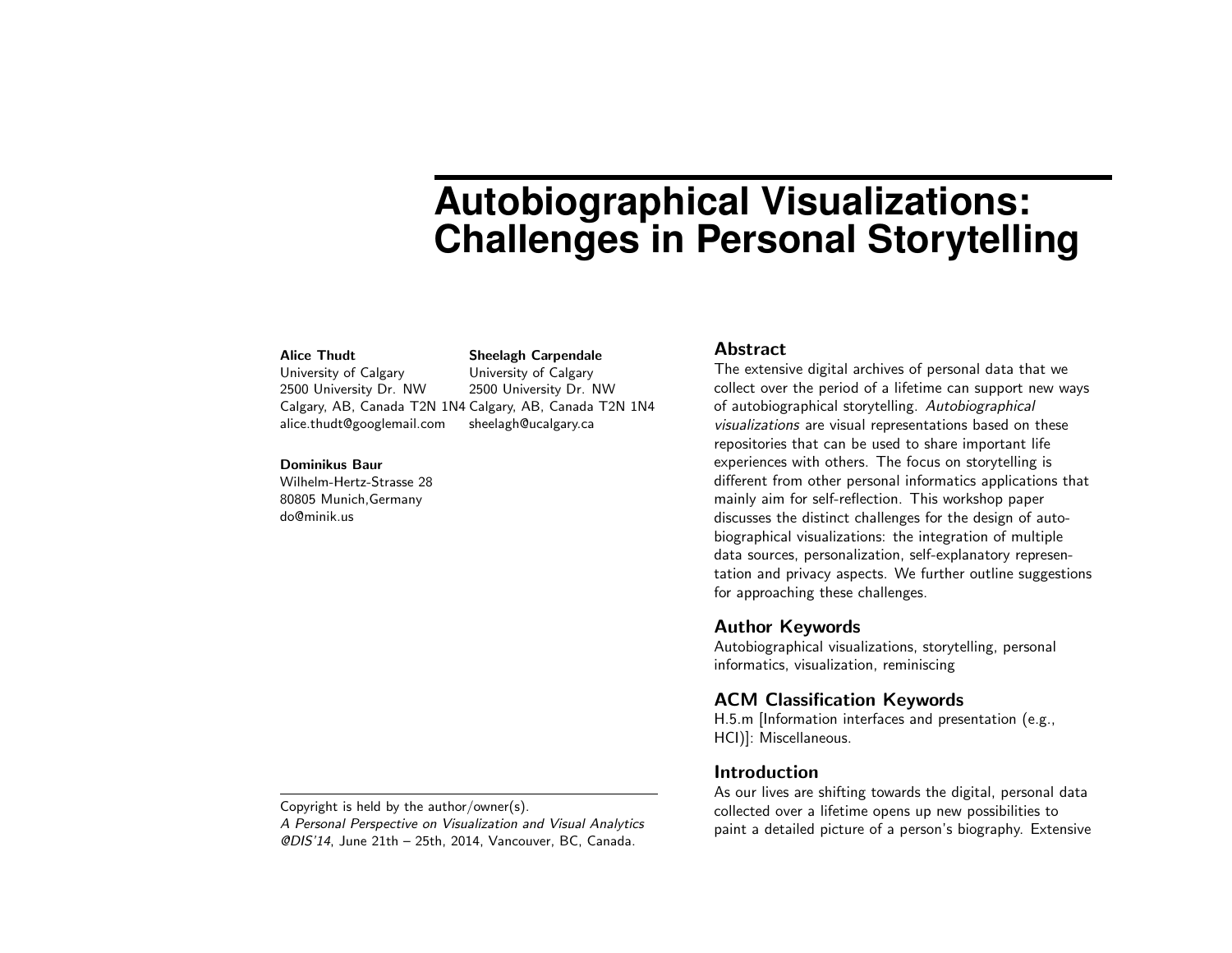digital archives of chat histories, emails, music listening histories or calendars as well as explicit life logging tools and wearable sensors capture various aspects of people's lives in highly detailed form. The field of personal informatics has discovered these rich data repositories for self-reflection and reminiscing. But the data also holds great potential for the support of storytelling and the sharing of personal life experiences with others. The popularity of social networks shows that there is great interest in sharing life experiences. However, current platforms are limited in their expressiveness as most of them only support posting short text messages, photos and links. Visual representations can reveal stories within large amounts of data and have the potential to become powerful tools for data-based storytelling [\[4\]](#page-3-0). A popular example is the Feltron Annual Report $^1$  $^1$  that shows statistics about designer Felton's life. However, the creation of such personal and detailed visual autobiographies involves a tremendous amount of manual work in the data collection process as well as in the design of the representations — more than most people want to invest. In the following we discuss challenges in facilitating the creation of expressive autobiographical visualizations. We also provide an overview of approaches that address these challenges.

## Autobiographical Visualizations

Autobiographical visualizations are visual representations of personal life experiences based on life logs from a variety of sources for the purpose of storytelling. This focus on communication is different from other personal informatics tools that often go for a holistic image for personal use. The distinct requirements of autobiographical visualizations are influenced by the tasks they support, their audience and the data they represent.

<span id="page-1-0"></span><sup>1</sup>http://feltron.com/

The main task of autobiographical visualizations is to convey stories of personal life experiences and share them. Visualizations for autobiographical storytelling thus do not aim at supporting a detailed analysis of personal behaviours. Instead, they are used as personal artefacts that reveal a story about the history of an individual. Hence, they serve as props for storytelling and social sharing of personal memories.

Just as other media, visualizations for autobiographical storytelling need to carefully consider their audience. They can serve as a diary solely for private reminiscing but can also be used as artefacts to share with family members, friends, co-workers, or even publicly (e.g. the Feltron Annual Reports).

While the types of data that can be visualized for autobiographical storytelling are diverse, data that sheds light on actions, thoughts, emotions and life events are of particular interest. Manually collected data, such as status updates on social networks and calendar entries often express subjective autobiographical relevance for the collector. Automatically collected data, however, provides a more objective overview of a life. Huge potential for autobiographical visualization lies in communication data, such as email-archives or chat histories (e.g., [\[3,](#page-3-1) [5\]](#page-3-2)). Finally, combining data from different sources can lead to a holistic picture of a person's history.

# Challenges & Design Goals

To be able to convey an individual's personal history, autobiographical visualizations need to come close to the actual memories and support storytelling and social sharing. The distinct characteristics of autobiographical visualizations result in the following challenges for their design and development: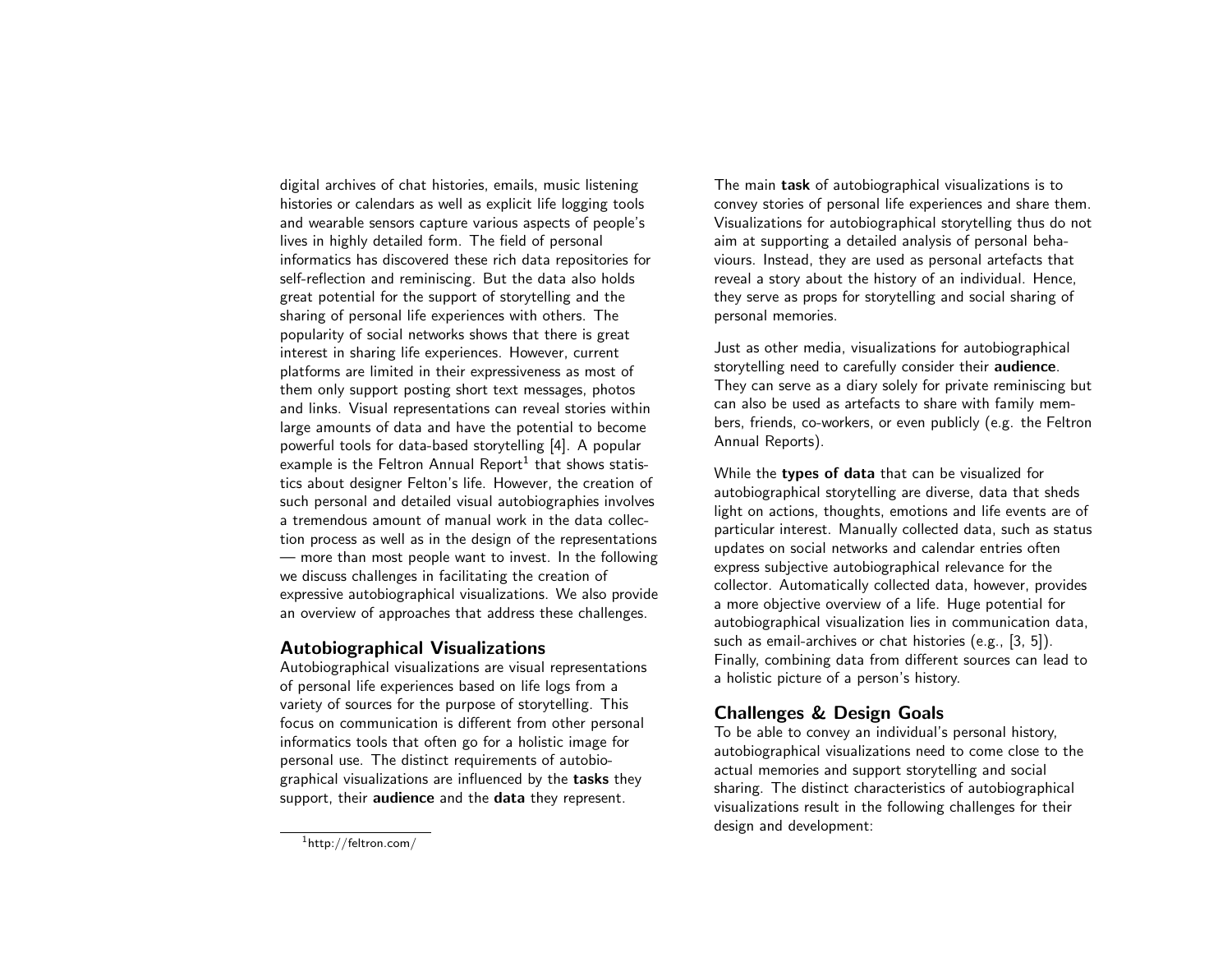Integration. A challenge in the design of autobiographical visualizations is to combine data from different sources. Actual autobiographical memories contain diverse aspects of life-time periods, such as knowledge about other people, activities, locations, feelings and thoughts [\[2\]](#page-3-3). Information about these aspects can be found in digital archives that are spread over separate applications and services (IM, email, photo applications, social media, etc.) which have to be merged.

Personalization. Similar to diaries and photo albums, autobiographical visualizations can paint a much more unique picture of a person's past if the end product is influenced by this person. Tools should provide the necessary freedom to make them personal artefacts instead of automatically created dashboards. That includes adaptability of the design, content and representation. Opportunities of highlighting personally relevant aspects and adding or removing specific data items account for the subjective weighting of autobiographical memories that is missing from automatically logged data.

Self-reliance. To be suitable for a wider audience. autobiographical visualizations should be able to stand alone and be interpretable by people without prior knowledge of the experiences that are represented. This is in contrast to visualizations for reminiscing (e.g. [\[1,](#page-3-4) [3,](#page-3-1) [5\]](#page-3-2): Here, the intended audience (i.e. the collector of the data) has additional contextual information about the represented history from his/her own memory.

**Privacy.** When sharing sensitive information about a person's life experiences, flexible control of the amount of visible information is required. While visualizations for private reminiscing aim to provide as much insight in the underlying data as possible, visualizations for sharing

autobiographical stories should reveal exactly the information that is intended by the storyteller. This is particularly important as the audience can be very diverse. The details that we want to show to our partner and family can be quite different from what we want to share with co-workers or even the general public.

#### Approaches

Some recommendations for approaching these challenges can be borrowed from other narrative visualizations and personal informatics systems for self-reflection, although these scenarios do not deliberately support autobiographical storytelling. The following list of suggestions aims to provide a starting point for designing autobiographical visualizations for personal storytelling:

Customization. Customizability includes options for controlling design parameters, content or visualization techniques. Being able to adjust the look and feel of visualizations (e.g., color schemes and fonts) makes them expressions of peoples' personalities [\[6\]](#page-3-5). Choosing a suitable representation (see e.g. [\[7\]](#page-3-6)) and adding missing data from one's own memory accounts for the subjectivity of autobiographical memories  $(\rightarrow$  *Personalization*). Control over the content (e.g. removing certain data items) is also essential regarding Privacy.

Annotations. Annotations can provide additional background information about the represented life experiences and support personal comments by the author. Messaging (i.e. enriching visualizations with textual information) is an important feature of narrative visualizations in general [\[4\]](#page-3-0). Additional information enhances Self-reliance and can facilitate interpretation. Furthermore, personal comments can contribute to the visualization's Personalization.